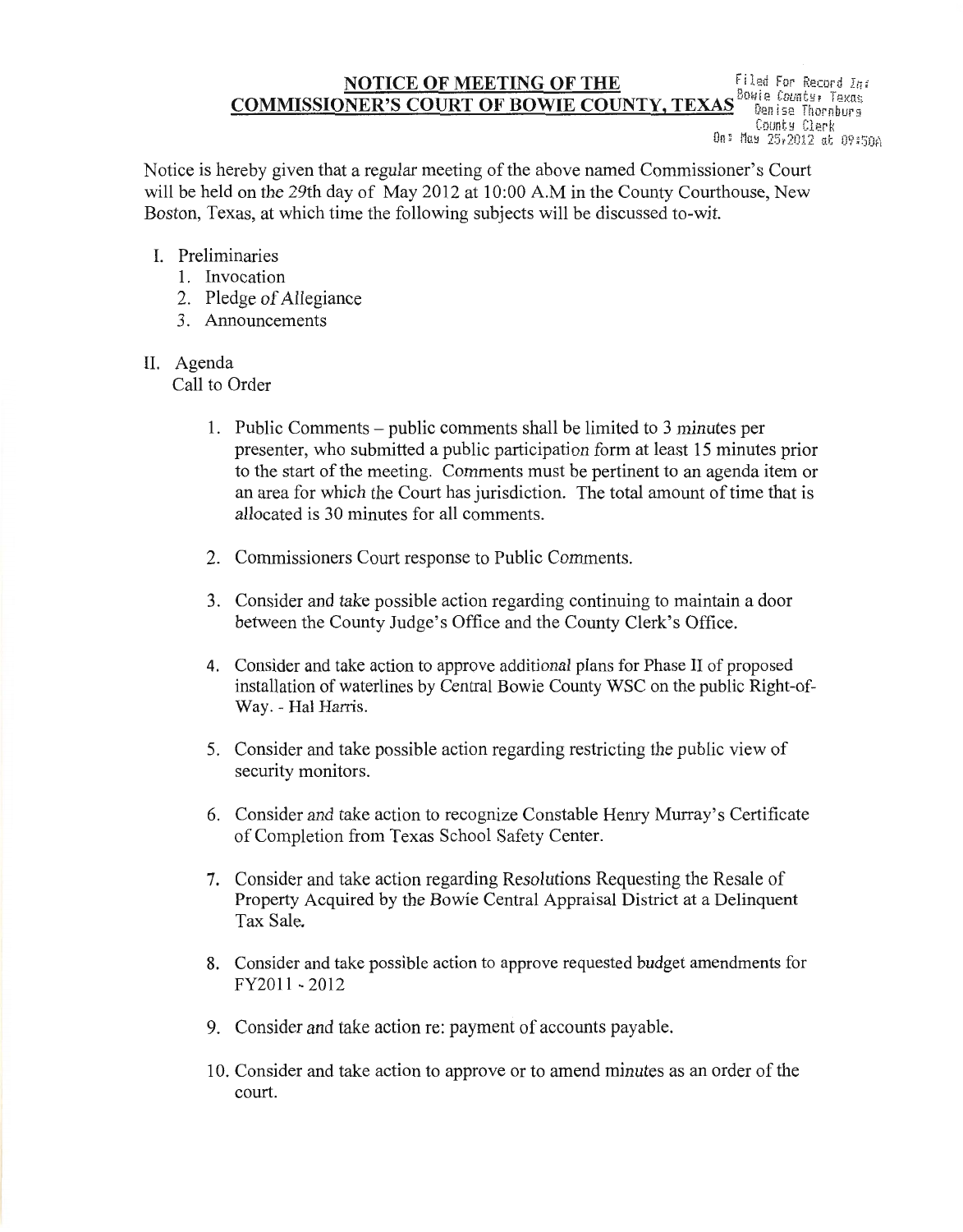III. Adjournment

For COMMISSIONER'S COURT **Zachael Cherry** 

This notice of meeting was posted in the locked bulletin board located on the first floor of the west side of the Bowie County Courthouse and on the inside facing outward of the north window of the Bowie County Courthouse, readily accessible to the general public at all times, on the 25th day of May, 2012 at 10:00 A.M. and remained posted for at least 72 continuous hours preceding the scheduled time of said meeting.

Any invocation that may be offered before the official start of the meeting of the Court shall be the voluntary offering of a private citizen, to and for the benefit of the Court. The views or beliefs expressed by the invocation speaker have not been previously reviewed or approved by the Court and do not necessarily represent the religious beliefs or views of the Court in part or as a whole. No member of the community is required to attend or participate in the invocation and such decision will have no impact on their right to actively participate in the business of the Court.

Dated the 25th day of May 2012 Rachael Cherry **Bowie County**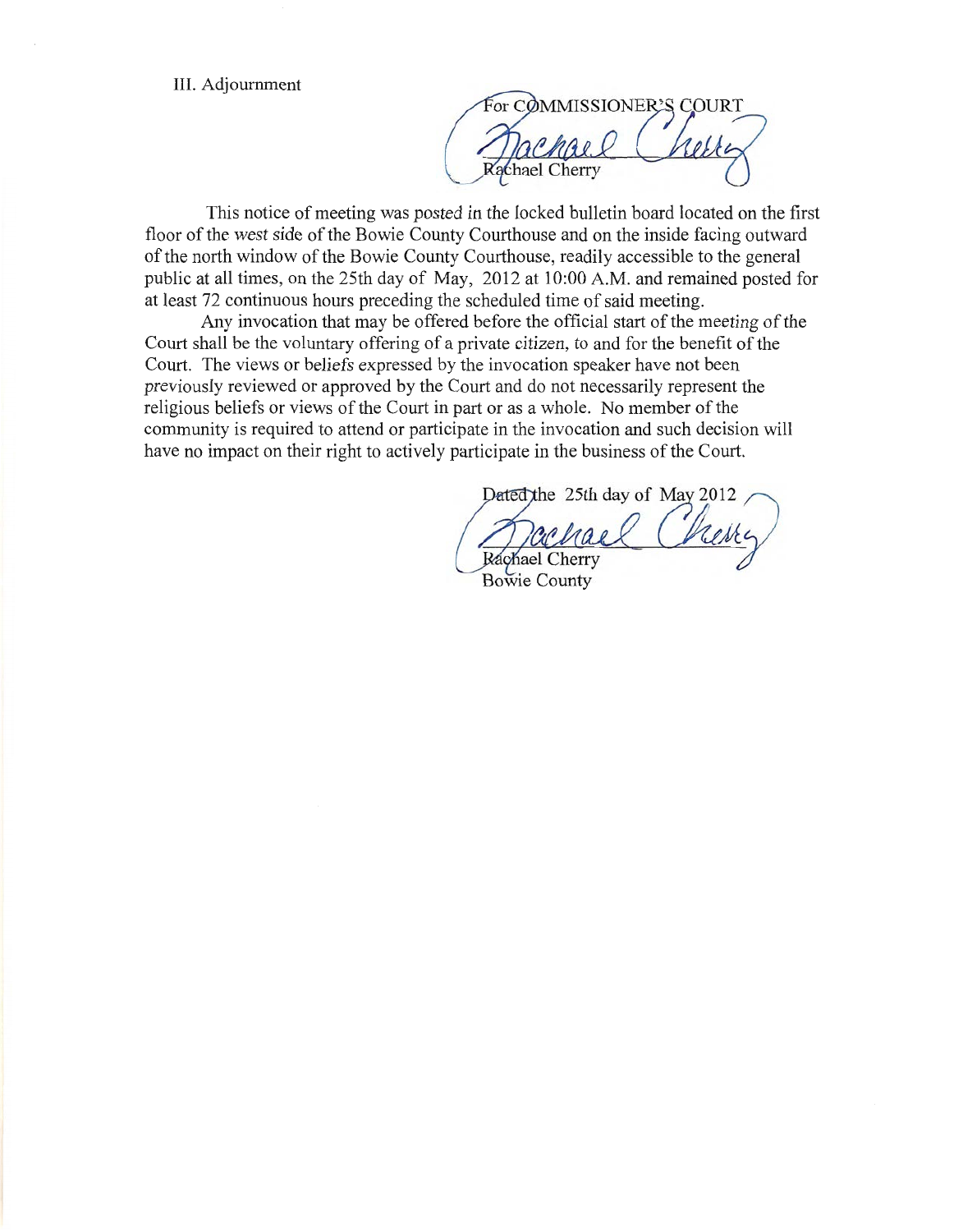## COMMISSIONER'S COURT MINUTES MAY 29,2012

BE IT REMEMBERED, that on this 29<sup>th</sup> day of May, 2012, the HONORABLE COMMISSIONER'S COURT of Bowie County, Texas met in REGULAR SESSION at the Courthouse of said County in New Boston, Texas after due notice had been posted on the 25<sup>th</sup> day of May, 2012 with the HONORABLE JUDGE STERLING LACY present and presiding with the following Commissioners being present.

| <b>Jack Stone</b>     | <b>Commissioner Pct. #1</b> |
|-----------------------|-----------------------------|
| <b>John Addington</b> | <b>Commissioner Pct. #2</b> |
| Kelly Blackburn       | <b>Commissioner Pct. #3</b> |
| Pat McCoy             | <b>Commissioner Pct. #4</b> |

Also in attendance were the following county Officials: Auditor William Tye, County Clerk Denise Thornburg, County Legal Advisor Carol Dalby and the following staff members also present on the dais: Purchasing Agent Chris Goodsell and Administrative Assistant Rachael Cherry.

### **PRELIMINARIES**

In accordance with the Bowie County official policy on meeting invocations, County Judge Sterling Lacy read the following statement.

Any Invocation that may be offered before the official start of the meeting of the Court shall be the voluntary offering of a private citizen, to and for the benefit of the Court. The views or beliefs expressed by the invocation speaker have not been previously reviewed or approved by the Court and do not necessarily represent the religious beliefs or views of the Court in part or as a whole. No member of the community is required to attend or participate in the Invocation and such decision will have no impact on their right to actively participate in the business of the Court.

### INVOCATION

Pastor Charles Jordan-Lifehouse Church in New Boston

## PLEDGE

Pledge of Allegiance to the United States of America

### ANNOUNCEMENTS

None

#### REGULAR AGENDA ITEMS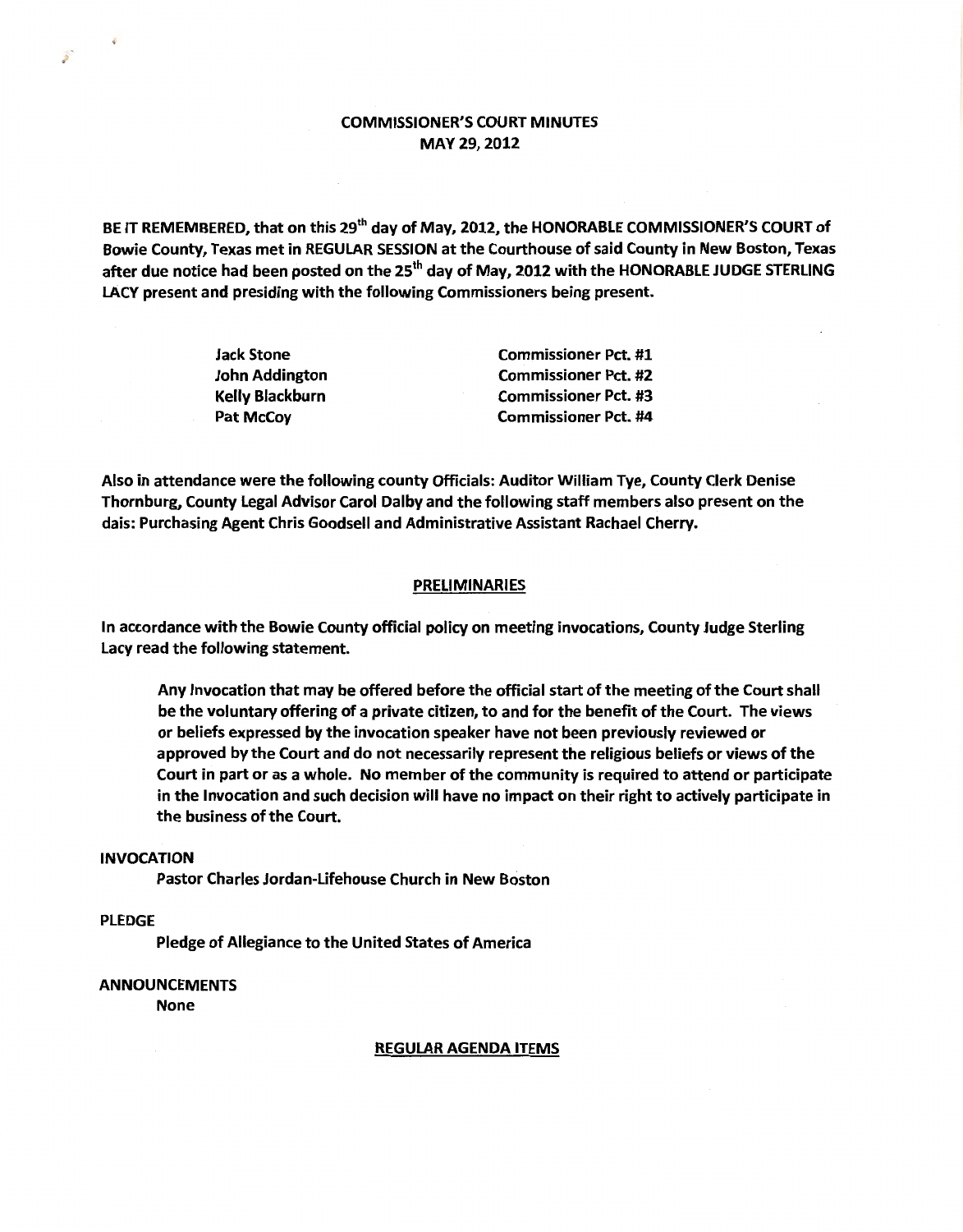Court convened at 10:06 A.M. when the following ORDERS, JUDGMENTS AND DECREES were had and ORDERED spread upon the minutes of the Court to-wit.

Item 1: There were no Public Comments.

Item 2: There were no Commissioners Court response to Public Comments.

Item 3: On this 29<sup>th</sup> day of May, 2012, a motion was made by Commissioner Pat McCoy and duly second by Commissioner Kelly Blackburn to amend the plans for the current remodeling between the Judge's Office and the County Clerk's Office to eliminate the door between the two Elected Official's offices. Motion was put to a vote and all four Commissioners voted aye. Motion carried.

Item 4: On this 29<sup>th</sup> day of May, 2012, a motion was made by Commissioner Pat McCoy and duly second by Commissioner Jack Stone to approve additional plans for Phase II of proposed installation of waterlines by Central Bowie County WSC on the public Right-of-Way- Hal Harris. This is the next step in the phase. Motion was put to a vote and all voted aye and none opposed. Motion carried.

- Item 5: On this 29<sup>th</sup> day of May, 2012, there was no action taken regarding restricting the public view of security monitors.
- Item 6: On this 29<sup>th</sup> day of May, 2012, a motion was made by Commissioner Jack Stone and duly second by Commissioner Pat McCoy to recognize Constable Henry Murray's Certificate of Completion from Texas School Safety Center. Motion was put to a vote and all voted aye and none opposed. Motion carried.
- Item 7: On this 29<sup>th</sup> day of May, 2012, a motion was made by Commissioner Pat McCoy and duly second by Commissioner Kelly Blackburn to approve the Resolutions Requesting the Resale of Property Acquired by the Bowie Central Appraisal District at a Delinquent Tax Sale. There are six properties. Motion was put to a vote and all voted aye and none opposed. Motion carried.
- Item 8: On this 29<sup>th</sup> day of May, 2012, a motion was made by Judge Sterling Lacy and duly second by Commissioner Jack Stone to approve the requested budget amendments for FY2011-2012. Auditor William Tye requested that budget amendments be done for two departments, Bowie County Correction Center and Plaza West Office Building. See Exhibit "A" attached hereto and incorporated herein by reference. Motion was put to a vote and all voted aye and none opposed. Motion carried.
- Item 9: On this 29<sup>th</sup> day of May, 2012, a motion was made by Commissioner Pat McCoy and duly second by Commissioner John Addington to authorize the payment of accounts payable and to authorize a deficit spending in account 1600-Computer Services. Judge Lacy asked Auditor

 $\mathcal{F}^{\mathbb{C}}$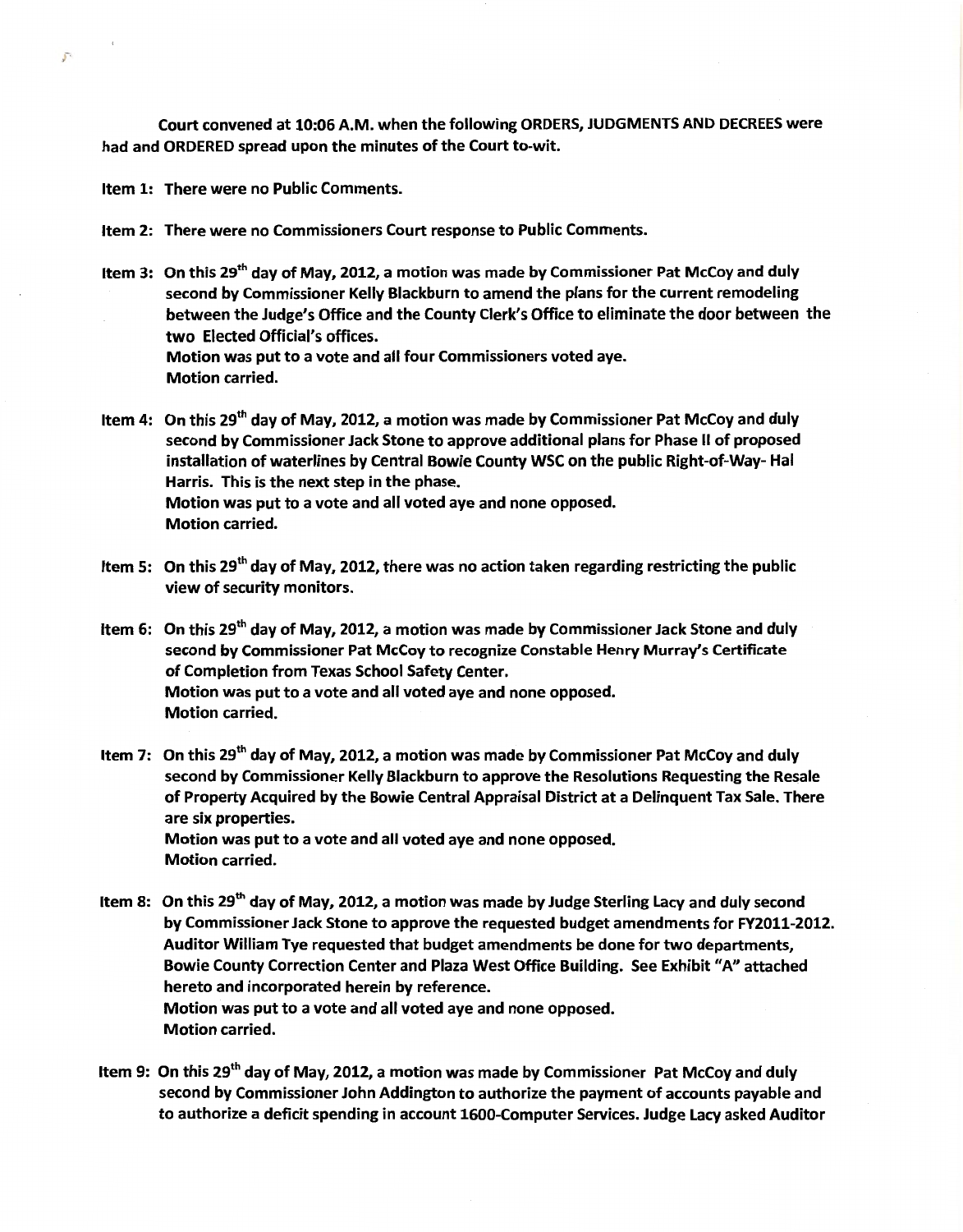William Tye the following questions: Do any of the items that you are presenting to the Court today for approval cause any department to exceed their budget appropriation for this year? Mr. Tye's response was: not anyone going over budget. Are each of these requests that you are submitting to the Court today a proper and budgeted item of expenditure for the department to which it is being charged? Mr. Tye's response was: yes. Motion was put to a vote and all voted aye and none opposed Motion carried.

Item 10: On this 29<sup>th</sup> day of May, 2012, a motion was made by Judge Sterling Lacy and duly second by Commissioner Jack Stone to approve the minutes of May 14, 2012, with an amendment to Item 13 to include and attach exhibit "A" attached hereto and incorporated herein by reference.

Motion was put to a vote and all voted aye and none opposed. Motion carried.

On this 29<sup>th</sup> day of May, 2012, a motion was made by Commissioner Jack Stone and duly second by Commissioner John Addington to adjourn (10:58 A.M.)

Motion was put to a vote and all voted aye and none opposed. Motion carried.

P